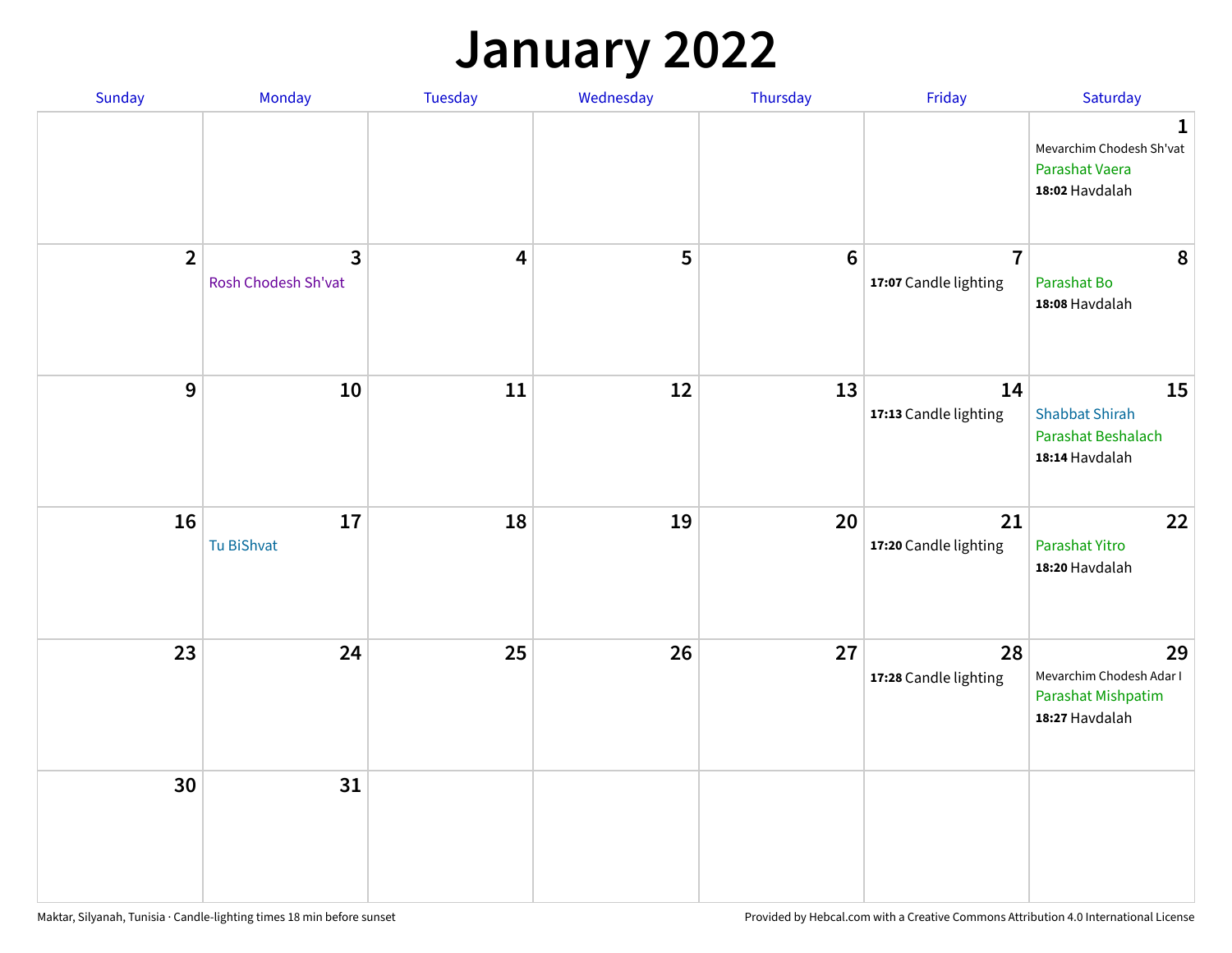# **February 2022**

| Sunday           | Monday         | Tuesday                             | Wednesday                             | Thursday | Friday                                           | Saturday                                                                                          |
|------------------|----------------|-------------------------------------|---------------------------------------|----------|--------------------------------------------------|---------------------------------------------------------------------------------------------------|
|                  |                | $\mathbf{1}$<br>Rosh Chodesh Adar I | $\overline{2}$<br>Rosh Chodesh Adar I | 3        | $\overline{\mathbf{4}}$<br>17:35 Candle lighting | $5\phantom{1}$<br>Parashat Terumah<br>18:34 Havdalah                                              |
| $\boldsymbol{6}$ | $\overline{7}$ | 8                                   | $\boldsymbol{9}$                      | 10       | 11<br>17:42 Candle lighting                      | 12<br>Parashat Tetzaveh<br>18:41 Havdalah                                                         |
| 13               | 14             | 15<br><b>Purim Katan</b>            | 16                                    | 17       | 18<br>17:49 Candle lighting                      | 19<br>Parashat Ki Tisa<br>18:47 Havdalah                                                          |
| 20               | 21             | 22                                  | 23                                    | 24       | 25<br>17:56 Candle lighting                      | 26<br><b>Shabbat Shekalim</b><br>Mevarchim Chodesh Adar II<br>Parashat Vayakhel<br>18:53 Havdalah |
| 27               | 28             |                                     |                                       |          |                                                  |                                                                                                   |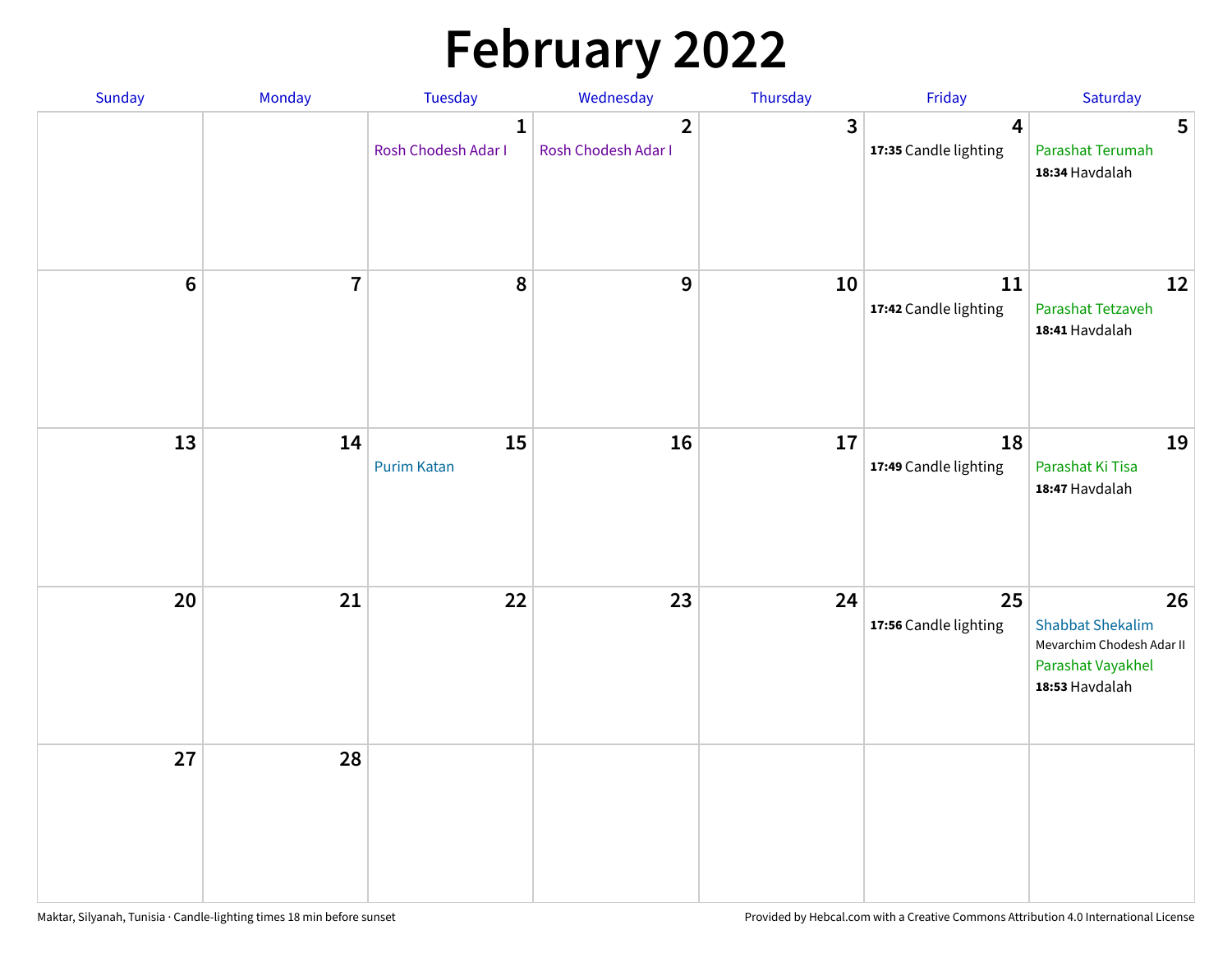## **March 2022**

| Sunday         | Monday         | Tuesday      | Wednesday                                                                         | Thursday                  | Friday                                              | Saturday                                                                                   |
|----------------|----------------|--------------|-----------------------------------------------------------------------------------|---------------------------|-----------------------------------------------------|--------------------------------------------------------------------------------------------|
|                |                | $\mathbf{1}$ | $\overline{2}$                                                                    | 3<br>Rosh Chodesh Adar II | 4<br>Rosh Chodesh Adar II<br>18:02 Candle lighting  | 5<br>Parashat Pekudei<br>19:00 Havdalah                                                    |
| $6\phantom{1}$ | $\overline{7}$ | 8            | $9$                                                                               | 10                        | 11<br>18:09 Candle lighting                         | 12<br><b>Shabbat Zachor</b><br>Parashat Vayikra<br>19:06 Havdalah                          |
| 13             | 14             | 15           | 16<br>05:17 Fast begins<br>Ta'anit Esther<br>19:02 Fast ends<br><b>Erev Purim</b> | 17<br>Purim               | 18<br><b>Shushan Purim</b><br>18:15 Candle lighting | 19<br>Parashat Tzav<br>19:12 Havdalah                                                      |
| 20             | 21             | 22           | 23                                                                                | 24                        | 25<br>18:20 Candle lighting                         | 26<br><b>Shabbat Parah</b><br>Mevarchim Chodesh Nisan<br>Parashat Shmini<br>19:18 Havdalah |
| 27             | 28             | 29           | 30                                                                                | 31                        |                                                     |                                                                                            |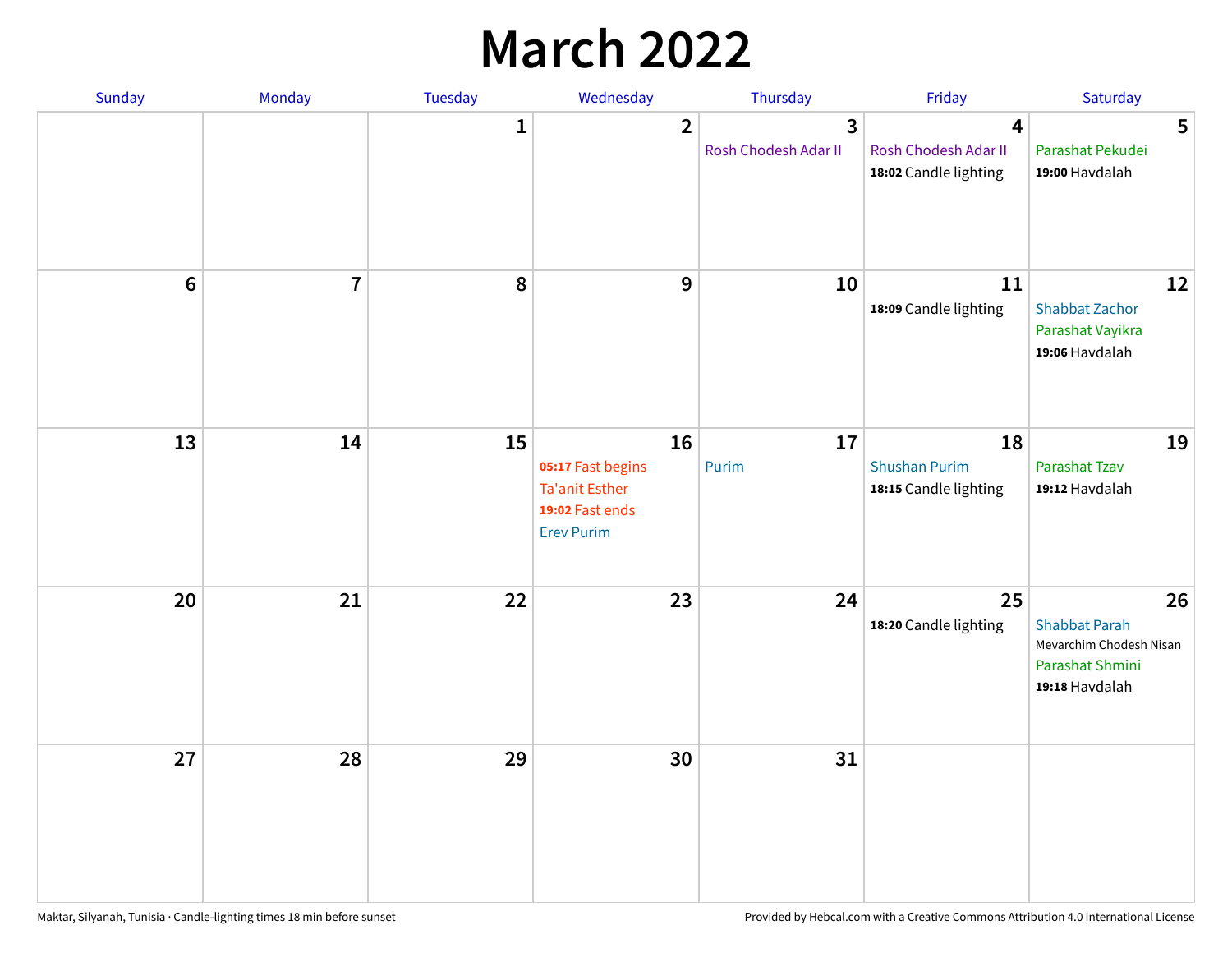## **April 2022**

| Sunday                                   | Monday                  | <b>Tuesday</b>         | Wednesday             | Thursday                                        | Friday                                                                                            | Saturday                                                                                                            |
|------------------------------------------|-------------------------|------------------------|-----------------------|-------------------------------------------------|---------------------------------------------------------------------------------------------------|---------------------------------------------------------------------------------------------------------------------|
|                                          |                         |                        |                       |                                                 | $\mathbf{1}$<br>18:26 Candle lighting                                                             | $\overline{2}$<br><b>Shabbat HaChodesh</b><br><b>Rosh Chodesh Nisan</b><br><b>Parashat Tazria</b><br>19:24 Havdalah |
| 3                                        | $\overline{\mathbf{4}}$ | 5                      | $6\phantom{1}6$       | $\overline{7}$                                  | 8<br>18:32 Candle lighting                                                                        | 9<br><b>Shabbat HaGadol</b><br>Parashat Metzora<br>19:30 Havdalah                                                   |
| 10                                       | 11<br>Yom HaAliyah      | 12                     | 13                    | 14                                              | 15<br>04:31 Fast begins<br><b>Ta'anit Bechorot</b><br><b>Erev Pesach</b><br>18:38 Candle lighting | 16<br>Pesach I<br>19:37 Candle lighting                                                                             |
| 17<br><b>Pesach II</b><br>19:38 Havdalah | 18<br>Pesach III (CH"M) | 19<br>Pesach IV (CH"M) | 20<br>Pesach V (CH"M) | 21<br>Pesach VI (CH"M)<br>18:43 Candle lighting | 22<br><b>Pesach VII</b><br>18:44 Candle lighting                                                  | 23<br><b>Pesach VIII</b><br>19:43 Havdalah                                                                          |
| 24                                       | 25                      | 26                     | 27                    | 28<br>Yom HaShoah                               | 29<br>18:50 Candle lighting                                                                       | 30<br>Mevarchim Chodesh Iyyar<br>Parashat Achrei Mot<br>19:50 Havdalah                                              |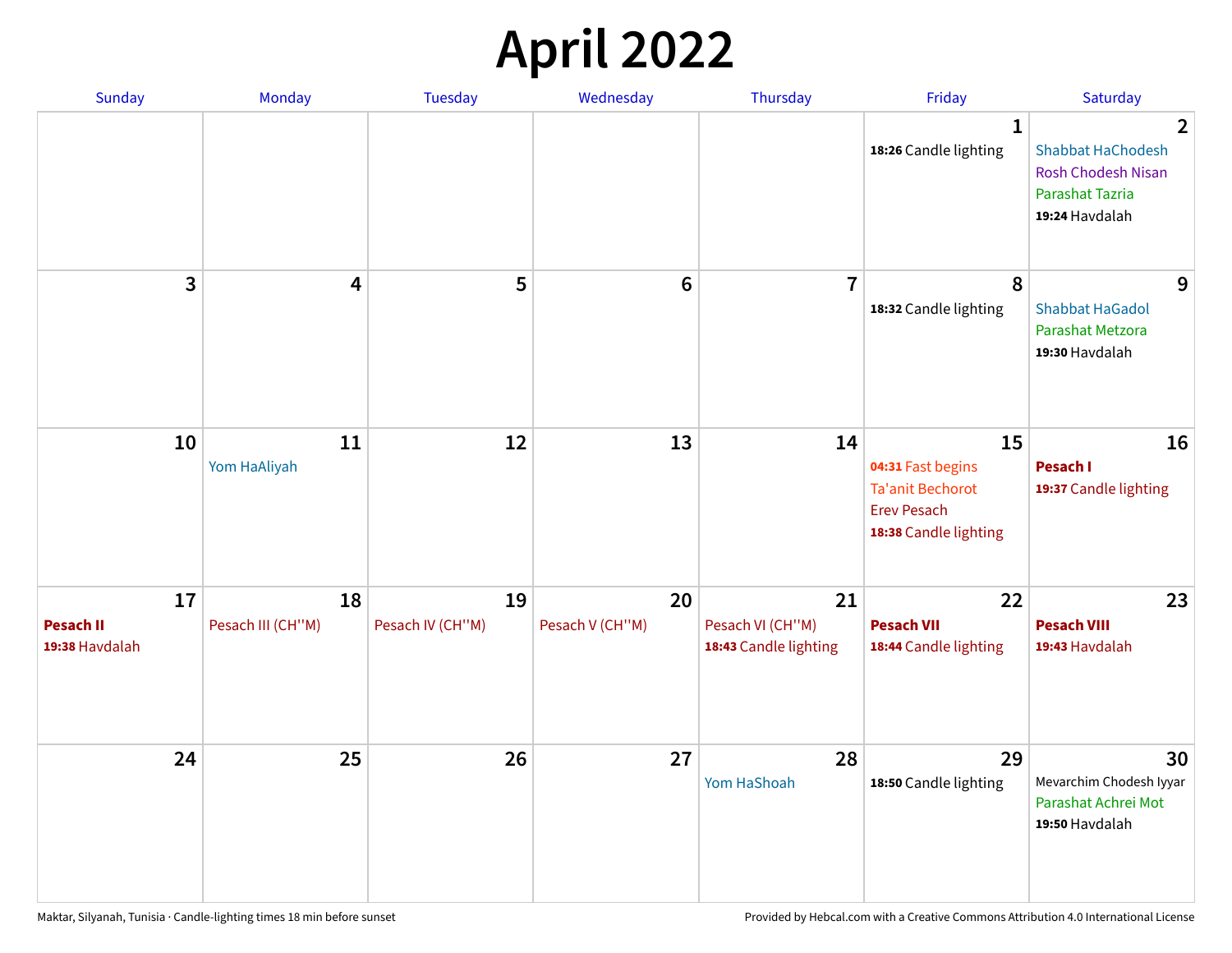## **May 2022**

| Sunday                             | Monday                               | Tuesday                         | Wednesday                         | Thursday            | Friday                                  | Saturday                                                               |
|------------------------------------|--------------------------------------|---------------------------------|-----------------------------------|---------------------|-----------------------------------------|------------------------------------------------------------------------|
| $\mathbf{1}$<br>Rosh Chodesh Iyyar | $\overline{2}$<br>Rosh Chodesh Iyyar | 3                               | $\boldsymbol{4}$<br>Yom HaZikaron | 5<br>Yom HaAtzma'ut | $6\phantom{1}$<br>18:56 Candle lighting | $\overline{7}$<br>Parashat Kedoshim<br>19:57 Havdalah                  |
| 8                                  | 9                                    | 10                              | 11                                | 12                  | 13<br>19:02 Candle lighting             | 14<br><b>Parashat Emor</b><br>20:03 Havdalah                           |
| 15<br>Pesach Sheni                 | 16                                   | 17                              | 18                                | 19<br>Lag BaOmer    | 20<br>19:07 Candle lighting             | 21<br>Parashat Behar<br>20:10 Havdalah                                 |
| 22                                 | 23                                   | 24                              | 25                                | 26                  | 27<br>19:12 Candle lighting             | 28<br>Mevarchim Chodesh Sivan<br>Parashat Bechukotai<br>20:16 Havdalah |
| 29<br>Yom Yerushalayim             | 30                                   | 31<br><b>Rosh Chodesh Sivan</b> |                                   |                     |                                         |                                                                        |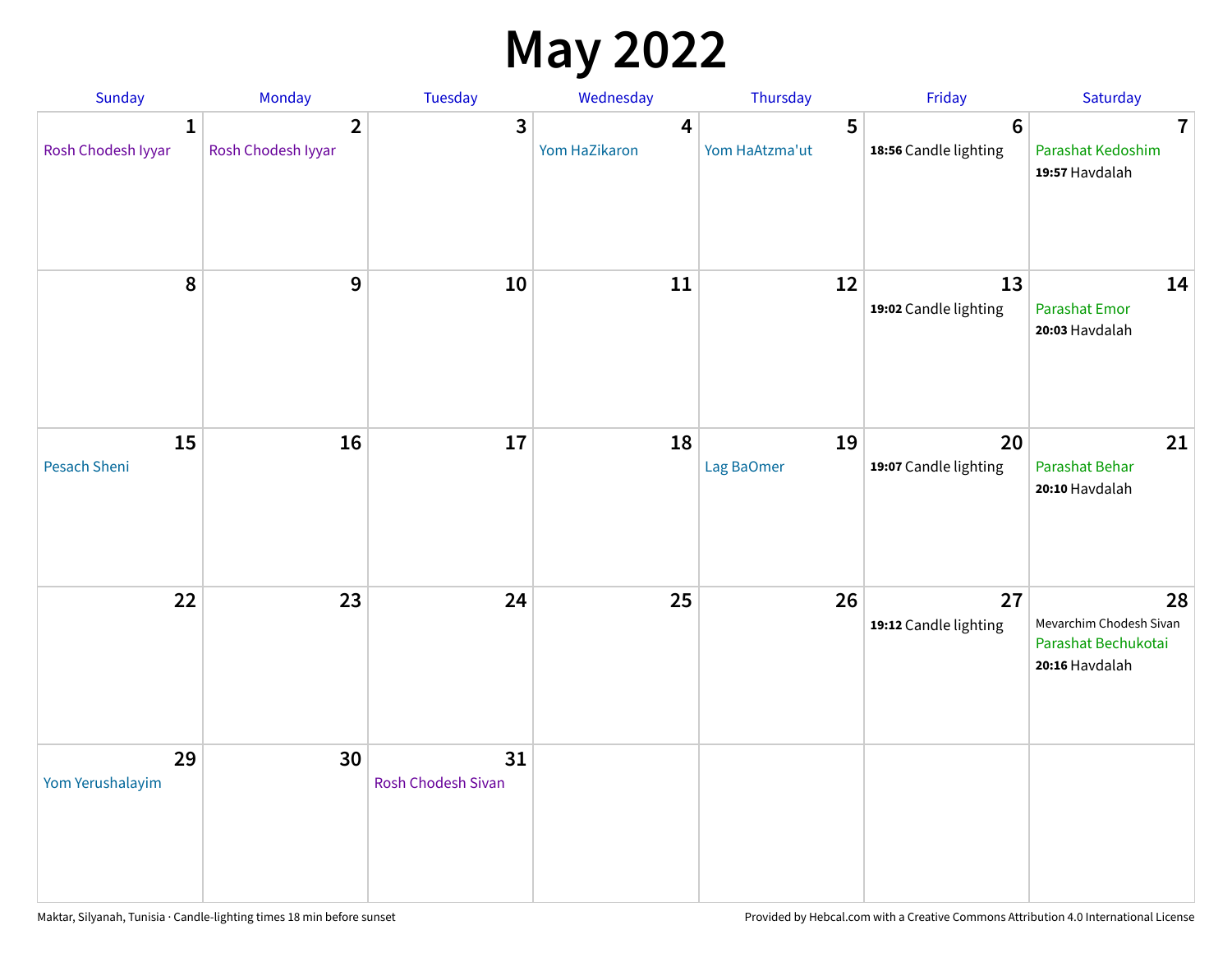#### **June 2022**

| Sunday                                         | Monday                                         | Tuesday        | Wednesday                       | Thursday                 | Friday                      | Saturday                                                                                     |
|------------------------------------------------|------------------------------------------------|----------------|---------------------------------|--------------------------|-----------------------------|----------------------------------------------------------------------------------------------|
|                                                |                                                |                | 1                               | $\overline{2}$           | 3<br>19:17 Candle lighting  | $\overline{\mathbf{4}}$<br><b>Erev Shavuot</b><br>Parashat Bamidbar<br>20:21 Candle lighting |
| 5<br><b>Shavuot I</b><br>20:21 Candle lighting | $\bf 6$<br><b>Shavuot II</b><br>20:22 Havdalah | $\overline{7}$ | 8                               | 9                        | 10<br>19:21 Candle lighting | 11<br>Parashat Nasso<br>20:25 Havdalah                                                       |
| 12                                             | 13                                             | 14             | 15                              | 16                       | 17<br>19:23 Candle lighting | 18<br>Parashat Beha'alotcha<br>20:28 Havdalah                                                |
| 19                                             | 20                                             | 21             | 22                              | 23                       | 24<br>19:25 Candle lighting | 25<br>Mevarchim Chodesh Tamuz<br>Parashat Sh'lach<br>20:29 Havdalah                          |
| 26                                             | 27                                             | 28             | 29<br><b>Rosh Chodesh Tamuz</b> | 30<br>Rosh Chodesh Tamuz |                             |                                                                                              |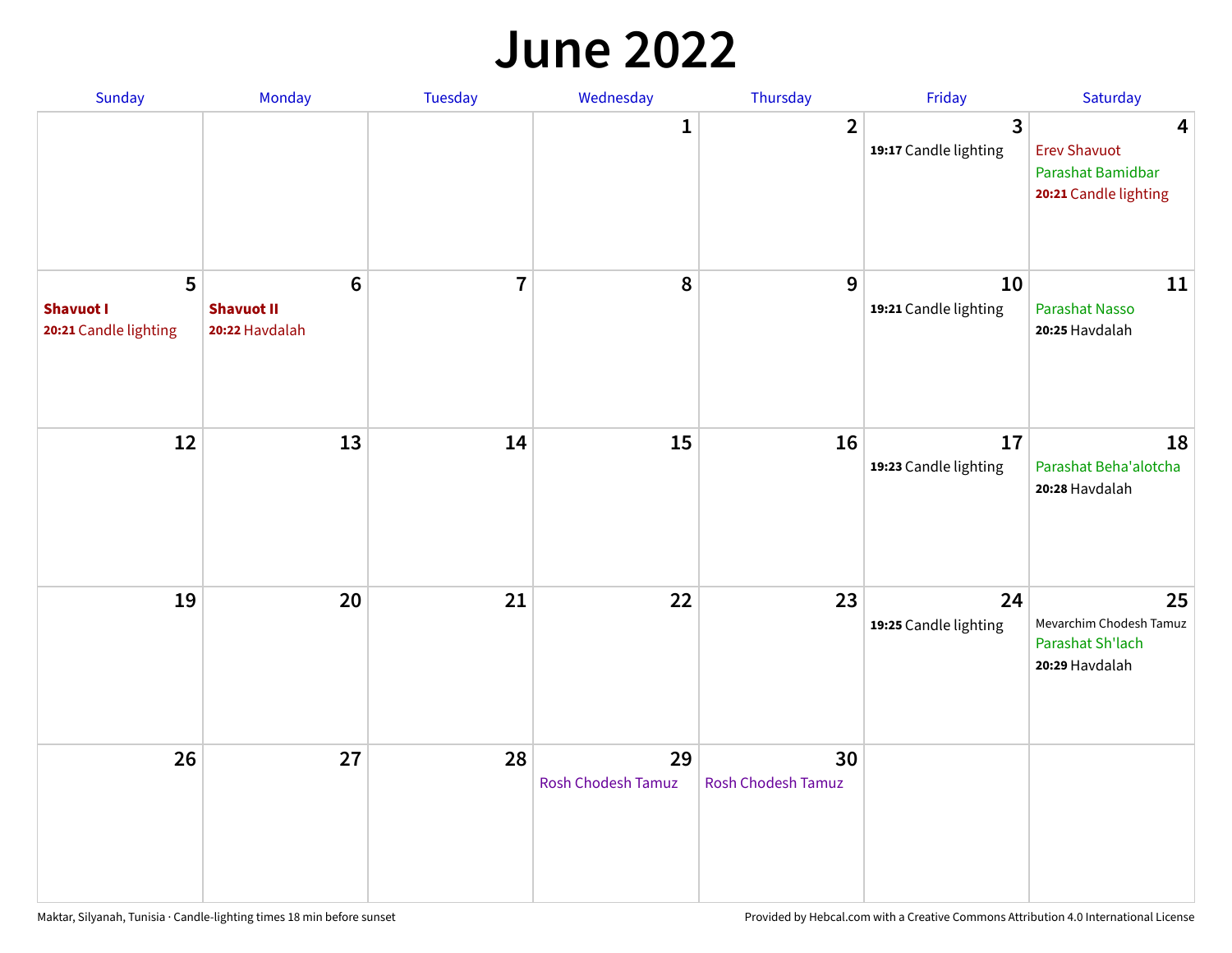## **July 2022**

| Sunday                                                           | Monday | Tuesday | Wednesday | Thursday       | Friday                                         | Saturday                                                                |
|------------------------------------------------------------------|--------|---------|-----------|----------------|------------------------------------------------|-------------------------------------------------------------------------|
|                                                                  |        |         |           |                | $\mathbf{1}$<br>19:25 Candle lighting          | $\overline{2}$<br>Parashat Korach<br>20:29 Havdalah                     |
| $\mathbf{3}$                                                     | 4      | 5       | $\bf 6$   | $\overline{7}$ | 8<br>19:24 Candle lighting                     | 9<br><b>Parashat Chukat</b><br>20:27 Havdalah                           |
| 10                                                               | 11     | 12      | 13        | 14             | 15<br>19:21 Candle lighting                    | 16<br>Parashat Balak<br>20:23 Havdalah                                  |
| 17<br>03:48 Fast begins<br><b>Tzom Tammuz</b><br>20:14 Fast ends | 18     | 19      | 20        | 21             | 22<br>19:17 Candle lighting                    | 23<br>Mevarchim Chodesh Av<br><b>Parashat Pinchas</b><br>20:18 Havdalah |
| 24                                                               | 25     | 26      | 27        | 28             | 29<br>Rosh Chodesh Av<br>19:12 Candle lighting | 30<br>Parashat Matot-Masei<br>20:12 Havdalah                            |
| 31                                                               |        |         |           |                |                                                |                                                                         |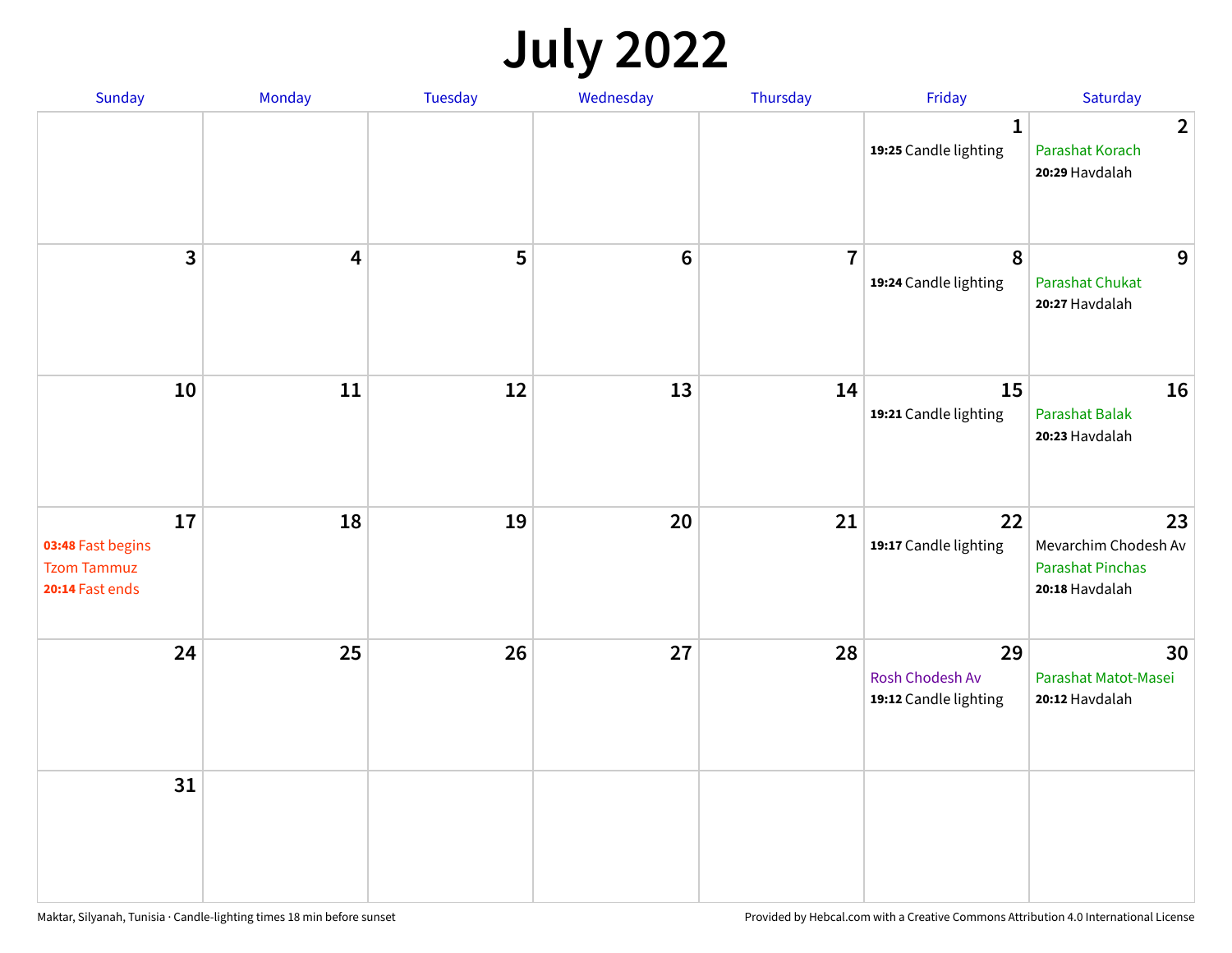## **August 2022**

| Sunday                                                      | Monday       | Tuesday      | Wednesday | Thursday | Friday                                 | Saturday                                                                                                                       |
|-------------------------------------------------------------|--------------|--------------|-----------|----------|----------------------------------------|--------------------------------------------------------------------------------------------------------------------------------|
|                                                             | $\mathbf{1}$ | $\mathbf{2}$ | 3         | 4        | 5<br>19:06 Candle lighting             | $6\phantom{1}6$<br><b>Shabbat Chazon</b><br>19:23 Fast begins<br>Erev Tish'a B'Av<br><b>Parashat Devarim</b><br>20:05 Havdalah |
| $\overline{7}$<br>Tish'a B'Av (observed)<br>19:56 Fast ends | 8            | 9            | 10        | 11       | 12<br>Tu B'Av<br>18:58 Candle lighting | 13<br><b>Shabbat Nachamu</b><br>Parashat Vaetchanan<br>19:56 Havdalah                                                          |
| 14                                                          | 15           | 16           | 17        | 18       | 19<br>18:50 Candle lighting            | 20<br>Mevarchim Chodesh Elul<br><b>Parashat Eikev</b><br>19:47 Havdalah                                                        |
| 21                                                          | 22           | 23           | 24        | 25       | 26<br>18:41 Candle lighting            | 27<br><b>Rosh Chodesh Elul</b><br>Parashat Re'eh<br>19:37 Havdalah                                                             |
| 28<br>Rosh Hashana LaBehemot<br><b>Rosh Chodesh Elul</b>    | 29           | 30           | 31        |          |                                        |                                                                                                                                |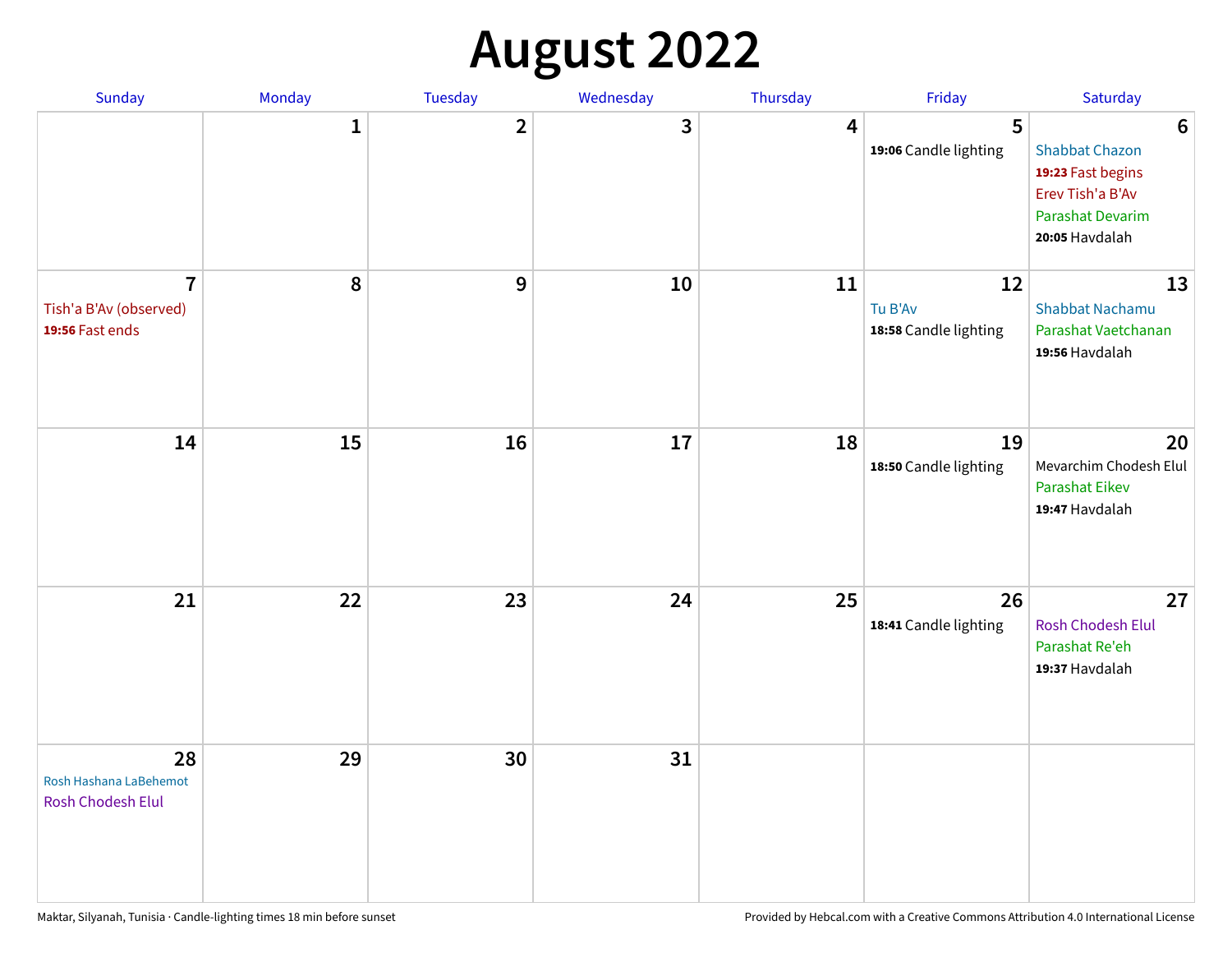## **September 2022**

| Sunday                                           | Monday                                           | <b>Tuesday</b>                                 | Wednesday                                                          | Thursday    | Friday                                  | Saturday                                                  |
|--------------------------------------------------|--------------------------------------------------|------------------------------------------------|--------------------------------------------------------------------|-------------|-----------------------------------------|-----------------------------------------------------------|
|                                                  |                                                  |                                                |                                                                    | $\mathbf 1$ | $\overline{2}$<br>18:31 Candle lighting | 3<br><b>Parashat Shoftim</b><br>19:27 Havdalah            |
| $\overline{\mathbf{4}}$                          | 5                                                | $6\phantom{1}6$                                | $\overline{7}$                                                     | 8           | 9<br>18:21 Candle lighting              | 10<br>Parashat Ki Teitzei<br>19:16 Havdalah               |
| 11                                               | 12                                               | 13                                             | 14                                                                 | 15          | 16<br>18:11 Candle lighting             | 17<br>Leil Selichot<br>Parashat Ki Tavo<br>19:06 Havdalah |
| 18                                               | 19                                               | 20                                             | 21                                                                 | 22          | 23<br>18:00 Candle lighting             | 24<br>Parashat Nitzavim<br>18:55 Havdalah                 |
| 25<br>Erev Rosh Hashana<br>17:57 Candle lighting | 26<br>Rosh Hashana 5783<br>18:52 Candle lighting | 27<br><b>Rosh Hashana II</b><br>18:51 Havdalah | 28<br>05:00 Fast begins<br><b>Tzom Gedaliah</b><br>18:42 Fast ends | 29          | 30<br>17:50 Candle lighting             |                                                           |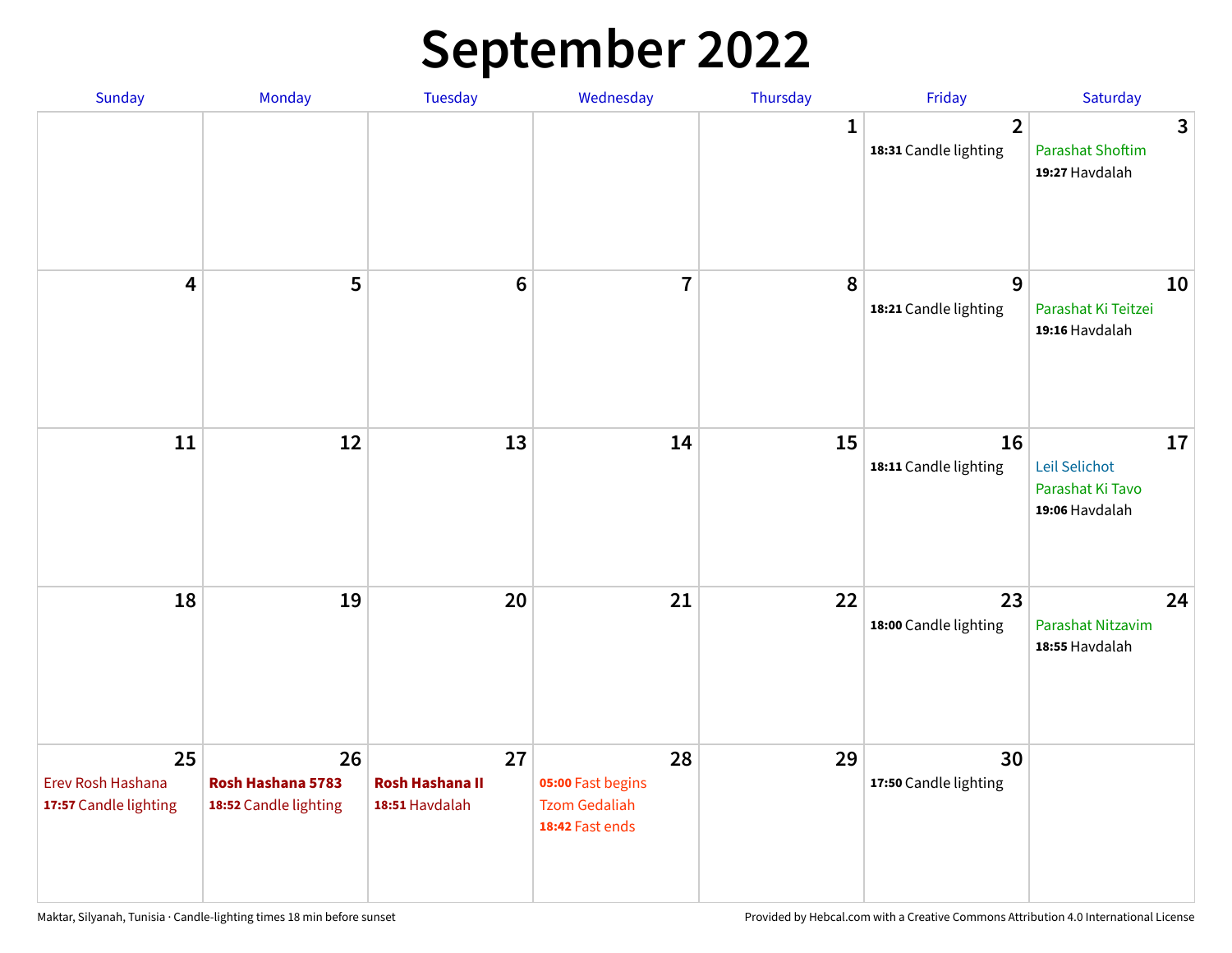## **October 2022**

| <b>Sunday</b>                                            | <b>Monday</b>                                        | <b>Tuesday</b>                                       | Wednesday                                | Thursday               | Friday                                         | Saturday                                                                     |
|----------------------------------------------------------|------------------------------------------------------|------------------------------------------------------|------------------------------------------|------------------------|------------------------------------------------|------------------------------------------------------------------------------|
|                                                          |                                                      |                                                      |                                          |                        |                                                | $\mathbf{1}$<br><b>Shabbat Shuva</b><br>Parashat Vayeilech<br>18:45 Havdalah |
| $\overline{2}$                                           | $\mathbf{3}$                                         | 4<br><b>Erev Yom Kippur</b><br>17:44 Candle lighting | 5<br><b>Yom Kippur</b><br>18:39 Havdalah | $6\phantom{1}6$        | $\overline{7}$<br>17:40 Candle lighting        | 8<br>Parashat Ha'Azinu<br>18:35 Havdalah                                     |
| 9<br><b>Erev Sukkot</b><br>17:37 Candle lighting         | 10<br><b>Sukkot I</b><br>18:32 Candle lighting       | 11<br><b>Sukkot II</b><br>18:31 Havdalah             | 12<br>Sukkot III (CH"M)                  | 13<br>Sukkot IV (CH"M) | 14<br>Sukkot V (CH"M)<br>17:31 Candle lighting | 15<br>Sukkot VI (CH"M)<br>18:26 Havdalah                                     |
| 16<br>Sukkot VII (Hoshana Raba)<br>17:28 Candle lighting | 17<br><b>Shmini Atzeret</b><br>18:23 Candle lighting | 18<br><b>Simchat Torah</b><br>18:22 Havdalah         | 19                                       | 20                     | 21<br>17:22 Candle lighting                    | 22<br>Mevarchim Chodesh Cheshvan<br>Parashat Bereshit<br>18:17 Havdalah      |
| 23                                                       | 24                                                   | 25<br>Rosh Chodesh Cheshvan                          | 26<br>Rosh Chodesh Cheshvan              | 27                     | 28<br>17:13 Candle lighting                    | 29<br><b>Parashat Noach</b><br>18:10 Havdalah                                |
| 30                                                       | 31                                                   |                                                      |                                          |                        |                                                |                                                                              |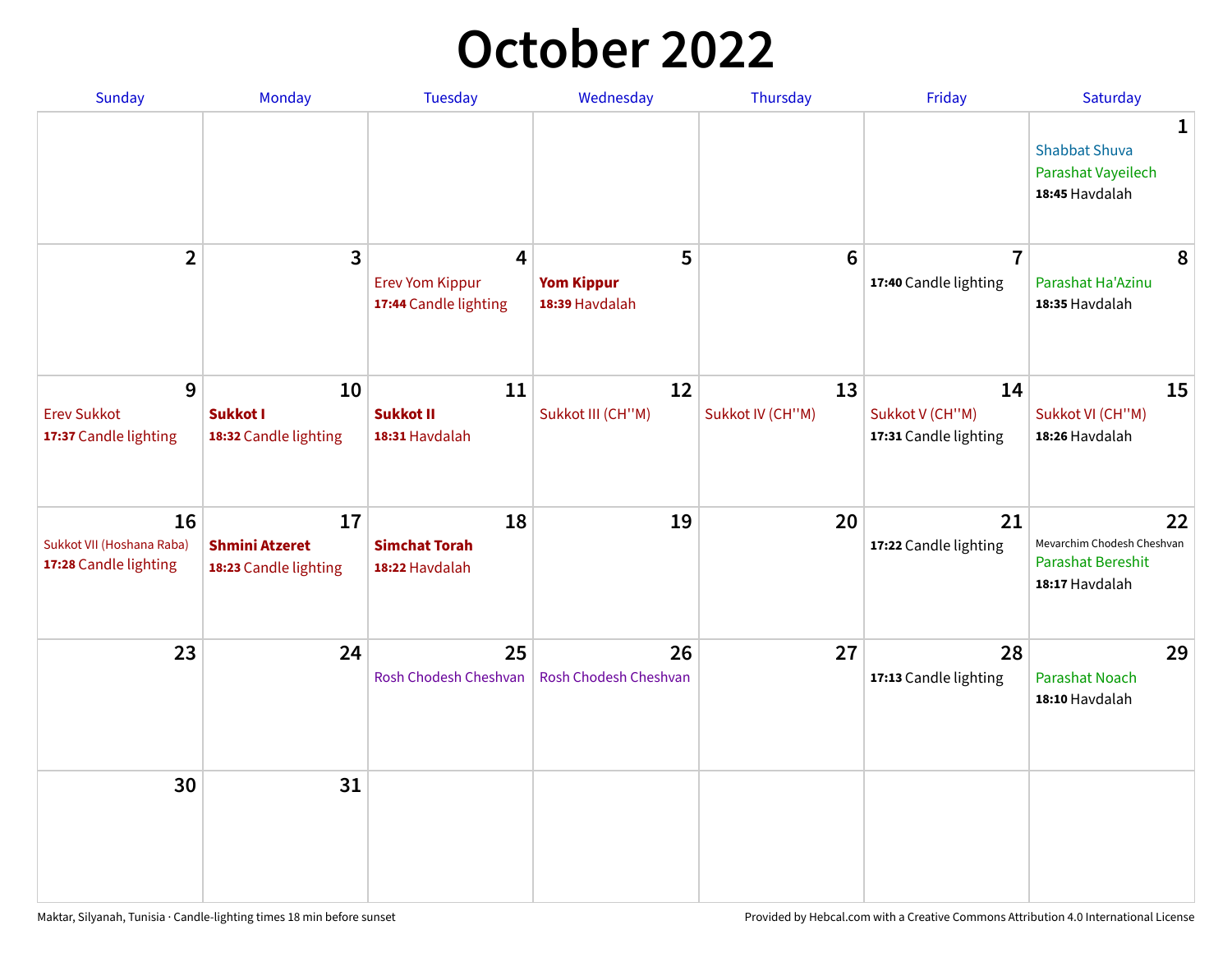### **November 2022**

| Sunday         | Monday         | <b>Tuesday</b>                                 | Wednesday        | Thursday                  | Friday                                             | Saturday                                                                 |
|----------------|----------------|------------------------------------------------|------------------|---------------------------|----------------------------------------------------|--------------------------------------------------------------------------|
|                |                | $\mathbf{1}$<br>Yom HaAliyah School Observance | $\mathbf{2}$     | $\mathbf{3}$              | $\overline{\mathbf{4}}$<br>17:06 Candle lighting   | 5<br>Parashat Lech-Lecha<br>18:03 Havdalah                               |
| $6\phantom{a}$ | $\overline{7}$ | 8                                              | $\boldsymbol{9}$ | 10                        | 11<br>17:00 Candle lighting                        | 12<br>Parashat Vayera<br>17:58 Havdalah                                  |
| 13             | 14             | 15                                             | 16               | 17                        | 18<br>16:56 Candle lighting                        | 19<br>Mevarchim Chodesh Kislev<br>Parashat Chayei Sara<br>17:54 Havdalah |
| 20             | 21             | 22                                             | 23<br>Sigd       | 24<br>Rosh Chodesh Kislev | 25<br>Rosh Chodesh Kislev<br>16:52 Candle lighting | 26<br><b>Parashat Toldot</b><br>17:52 Havdalah                           |
| 27             | 28             | 29                                             | 30               |                           |                                                    |                                                                          |